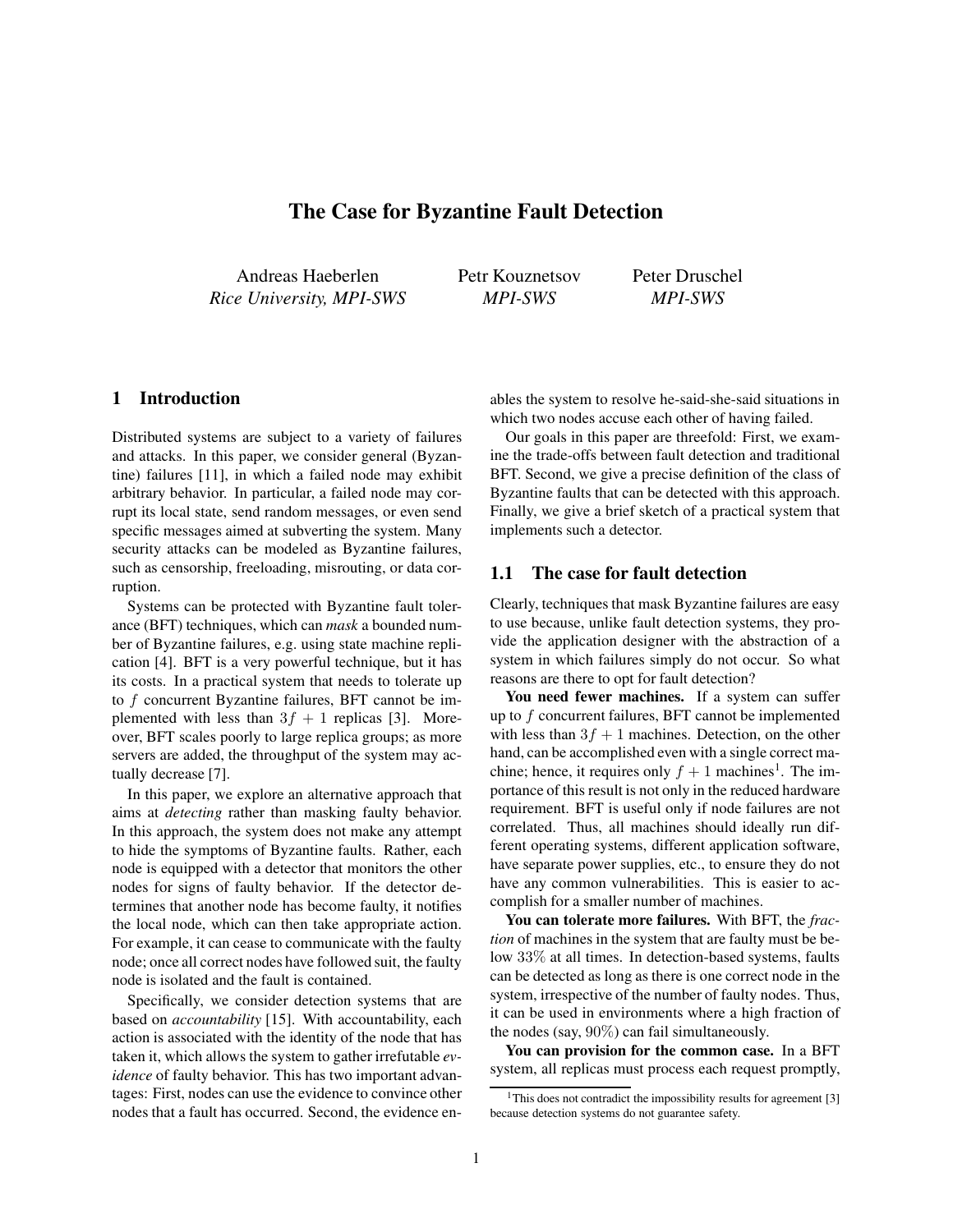since the client cannot make progress before most of them have responded. In a detection-based system, however, a *single* replica can process each request and respond immediately; the other replicas can later check the response during a period of light load. Hence, a BFT system must be provisioned such that each machine can handle the peak load, while in a detection system, each machine must merely be able to handle the *average* load.

**Detection is cheaper.** The reason is that asynchronous checking avoids the consensus required in state-machine replication, and it enables the aggregation of messages, state and processing associated with detection. Also, there is no need for the replicas to be strongly consistent, which makes it much easier to handle view changes.

# **1.2 Uses of fault detectors**

We consider a fully distributed detection system where every node is equipped with its own detector, which watches for faults on the other nodes. Once this detector reports a fault, the local node can respond in various ways. As a first step, it can stop communicating with the faulty node. The node can then distribute the evidence in its possession to other nodes, so they can also respond and thus isolate the faulty node. Finally, the node can initiate recovery. For example, a storage system can create additional replicas of all objects stored on the faulty node and/or notify a human operator, who can then repair the faulty node.

The mere presence of a detection system can reduce the likelihood of certain faults. For example, it can discourage attackers and freeloaders by creating a disincentive to cheating, since a faulty node risks isolation and expulsion from the system. Furthermore, if the system maintains a binding from node identifiers to real-world principals, then even the owner of a faulty node could be exposed and held legally responsible.

Fault detection also has its limits. Detection is not sufficient for failures that have irreversible and serious effects, such as deleting all copies of an important document. However, detection and accountability offers an efficient and scalable alternative to BFT for a large class of real-world failures, including freeloading, censorship, and denial-of-service. Moreover, we believe that detection can be used in combination with BFT (e.g. to prevent BFT from reaching its failure bound by ejecting faulty nodes), which would allow the design of dependable, yet scalable distributed systems. The wide-spread reliance on accountability in human society, both to discourage unwanted behavior and to encourage compliance with the law, provides further justification for the approach.



Figure 1: Information flow between application, protocol, and detector module on node i

### **2 Detectable failures**

A perfect detection system would immediately detect any Byzantine fault. The power of a practical, efficient detection system, however, is necessarily limited. In this paper, we will assume that the detector on a correct node can observe all messages sent and received by that node. This clearly means that some Byzantine faults are not observable and therefore *cannot* be detected. For example, a faulty storage node might report that it is out of disk space, which cannot be verified without knowing the actual state of its disks.

In the following, we formally define the class of Byzantine faults that can be detected under this assumption. We distinguish two types of faults. Informally, a node i is *detectably faulty* if the behavior it exposes to correct nodes could not be observed if i were correct, and *detectably ignorant* if i ignores a message sent to i by a correct node. For example, if a correct node requests some service that  $i$  is supposed to grant,  $i$  is detectably faulty if it denies the request, and detectably ignorant if it pretends that it has not received the request at all.

### **2.1 System model**

We consider a set  $\Pi$  of *nodes*. Every node i is modeled as a state machine  $A_i$  and a detector module  $B_i$  (Figure 1). Informally, we say that a node  $i$  is correct if it respects the specifications of both  $A_i$  and  $B_i$ . Otherwise, the node is faulty.

Nodes communicate with each other through message passing. We assume that messages are uniquely identified. For a message m, let *sender*(m) and *receiver*(m) denote the sender and the receiver of m, respectively. For the moment, we do not put any restrictions on local processing time and communication delays. However, we assume that, after some number of retransmissions, a message sent from a correct node to a correct node is eventually received.

An *event* is either  $send_i(m) \in O_i$ , where  $i =$ *sender*(*m*), or *receive*<sub>*i*</sub>(*m*)  $\in$   $I_i$ , where *j* =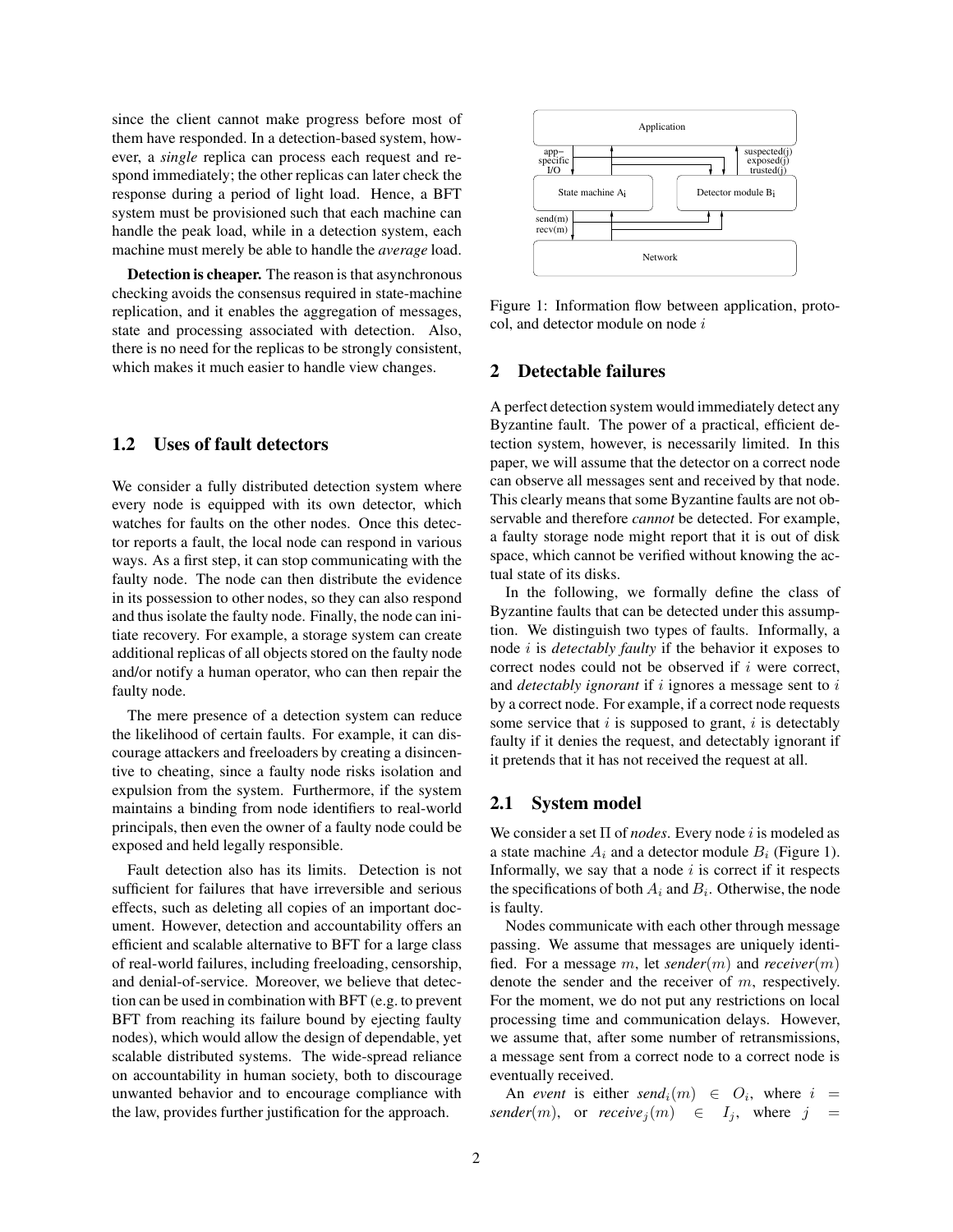*receiver*(*m*), or an application-specific input or output.

An *execution* E is a sequence of events such that in  $E$ , each  $m$  is sent and received at most once, and each *receive*<sub>i</sub> $(m)$  is preceded by the corresponding *send*<sub>i</sub> $(m)$ . We distinguish events associated with the state machine  $A_i$  and events associated with the detector module  $B_i$ .  $E|A_i$  denotes the subsequence of E that consists of all events associated with  $A_i$  in E, and  $E|B_i$  denotes the subsequence of  $E$  that consists of all events associated with  $B_i$  in E. We say that a node i is *correct* in E if (1)  $E|A_i$  (respectively,  $E|B_i$ ) *conforms* to  $A_i$  (respectively,  $B_i$ ), i.e., if the sequence of outputs produced in  $E|A_i$  $(E|B_i)$  is legal, given  $A_i$   $(B_i)$  and the sequence of inputs in  $E|A_i$  ( $E|B_i$ ), and (2) if E is infinite, then both  $E|A_i$ and  $E|B_i$  are also infinite. Otherwise we say that i is *faulty* in E.

### **2.2 Detectable faultiness and ignorance**

We define a *history* of a node i as a sequence of events of  $A_i$ . A history h of a node i is *valid* if it conforms to  $A_i$ , i.e. if, given the sequence of incoming messages and application-specific inputs in  $h$ ,  $A_i$  could have produced the sequence of outgoing messages and application-specific outputs in h. A pair  $(h_1, h_2)$  of histories of *i* is *consistent* if  $h_1$  is a prefix of  $h_2$ , or vice versa. If  $i$  is a correct node, one trivial example of a valid history is  $E|A_i$ .

Let  $\mathcal{M}(E)$  denote the set of messages received by the nodes in an execution  $E$ . We assume that there exists a *history map*  $\varphi$  that associates every message  $m \in \mathcal{M}(E)$ with a history of *sender*(m). For a correct node,  $\varphi(m)$ is the prefix of the local execution  $E|sender(m)$  up to and including *send* $(m)$ . Thus, for any message m sent by a correct node,  $\varphi(m)$  is valid, and for every pair of messages m and m' sent by a correct node,  $\varphi(m)$  and  $\varphi(m')$  are consistent.

We say that a message m is *observable in* E if there exists a correct node  $i$  and a sequence of messages  $m_1, \ldots, m_k$  such that

- (i)  $m_1 = m$ ,
- (ii)  $\text{receive}(m_k)$  belongs to  $E|A_i$ ,
- (iii) for all  $j = 2, \ldots, k$ : *receive* $(m_{i-1})$  belongs to  $\varphi(m_j)$ .

In other words,  $m$  is observable if it causally precedes at least one event on a correct node.

We say that a node i is *detectably faulty* with respect to a message  $m$  in an execution  $E$  if  $m$  that was sent by  $i$ , is observable in  $E$ , and satisfies one of the following properties:

(1) 
$$
\varphi(m)
$$
 is not valid (for *i*)

(2) There exists a message  $m'$  that was also sent by i and is observable in E, such that  $\varphi(m)$  is inconsistent with  $\varphi(m')$ 

The set of nodes causally affected by m and  $m'$  (if  $m'$ exists) are called *accomplices* of i with respect to m.

We say that a node i is *detectably ignorant* in E if i is not detectably faulty in  $E$  and there exists a message  $m$ sent to *i* by a correct node, such that, for all observable messages  $m'$  sent by i, receive<sub>i</sub> $(m)$  does not appear in  $\varphi(m')$ .

#### **2.3 Guarantees**

When the detector module  $B_i$  on a correct node i has seen evidence of faulty behavior on another node  $j$ , it sends a *failure indication* to its local application process. We define three different types of indications:  $trusted_j$ , suspected<sub>j</sub> and exposed<sub>j</sub>. Intuitively, if the module  $B_i$ outputs suspected<sub>i</sub>, there is evidence that j is ignoring certain inputs, e.g. by refusing to accept a service request from a correct node. If it outputs  $exposed_i$ , there exists a *proof* that j is faulty, i.e. that it has deviated from the specification of its state machine  $A_i$ . Finally,  $B_i$  outputs  $trusted<sub>j</sub>$  while none of the other conditions hold.

We can use a definition similar to that of [5, 9] to describe these properties. Thus, the detection system guarantees that the following properties hold in every execution:

- **Eventual strong completeness:** (1) Eventually, every detectably ignorant node is suspected forever by every correct node, and  $(2)$  if a node i is detectably faulty with respect to a message  $m$ , then eventually, some faulty accomplice of i (with respect to  $m$ ) is exposed or forever suspected by every correct node.
- **Eventual strong accuracy:** (1) No correct node is forever suspected by a correct node, and (2) no correct node is ever exposed by a correct node.

Note that the detector need not guarantee that a correct node is always trusted by another correct node; it can jump from *trusted* to *suspected* and back, e.g. due to long message delays. Further, a detectably faulty node might never be detected. However, if a node is detectably faulty, then *some* faulty node will eventually be exposed or suspected forever. Thus, if there are only finitely many faulty nodes in the system, correct nodes can be affected by their behavior only finitely long.

### **3 A practical detector for Byzantine faults**

To show that detection systems are practical, we now briefly sketch the design of PeerReview, a system that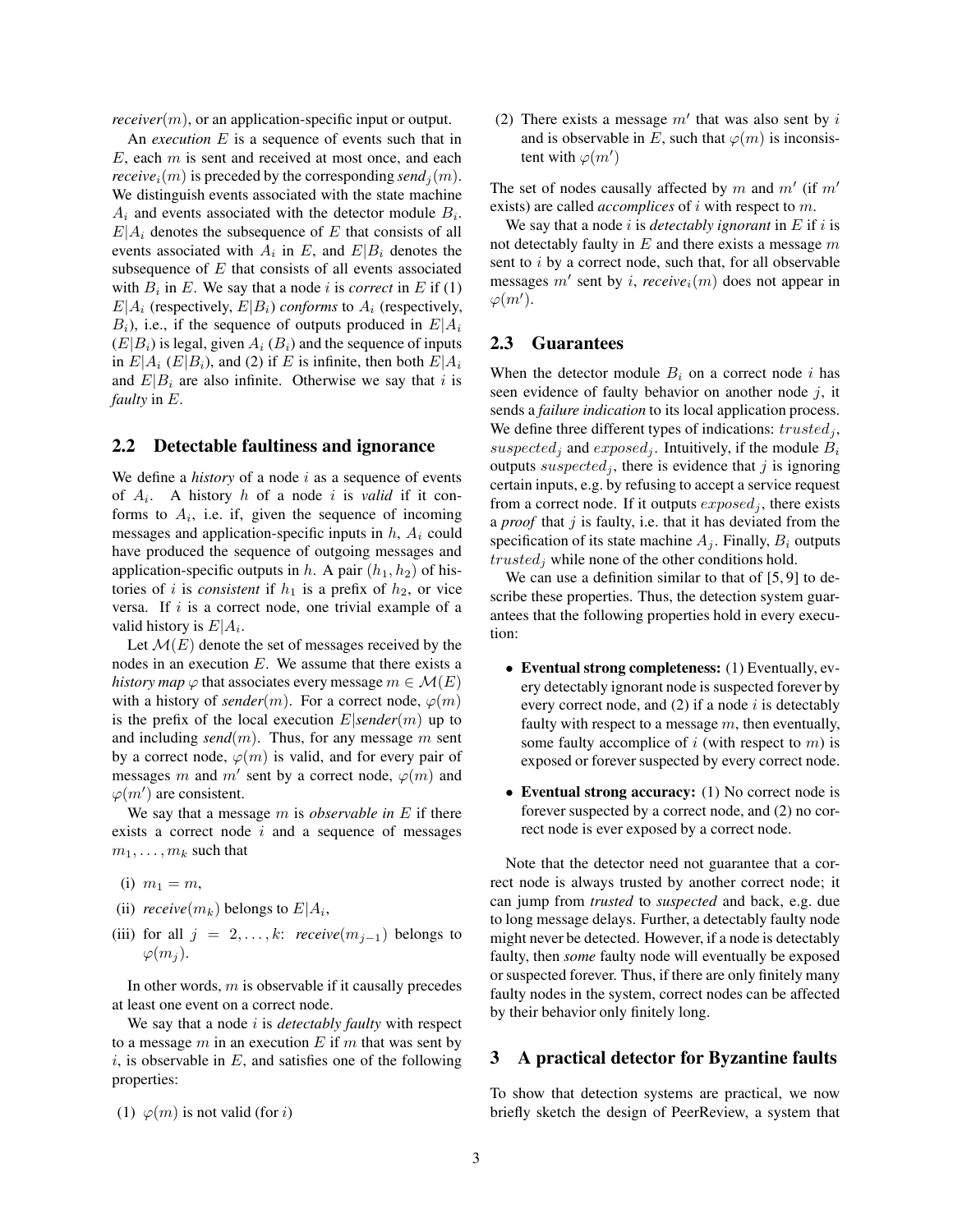can provide the guarantees stated in Section 2.3. A proof can be found in Appendix A. We have implemented PeerReview and initial results suggest that it is practical and efficient. An experimental evaluation is the subject of a future, full paper.

### **3.1 Assumptions and goals**

For PeerReview, we assume that the system can be modeled as described in Section 2.1, with two additional assumptions: First, that the protocol is *deterministic*, i.e. produces the same outputs given the same sequence of inputs. This is a fairly common assumption in state machine replication [4, 10]. Second, that nodes have *strong identities* and a keypair that can be used to sign messages. This can be accomplished, for instance, by giving each node an identity certificate, signed by a certification authority, that ties its public key to its node identifier.

We also make the common assumption that the attacker does not have the ability to break cryptographic signatures. Other than that, the Byzantine nodes may behave arbitrarily and/or collude with each other.

### **3.2 Secure histories and commitment**

Each node is required to keep a log of all the inputs and outputs of its local state machine  $A_i$ . The log is organized as a hash chain, similar to a secure history [13], such that the top-level hash covers the contents of the entire log. Furthermore, each node must frequently *commit* to the contents of its log by publishing an *authenticator*, i.e. a signed copy of its top-level hash value. This makes the log *tamper-evident* and ensures that nodes cannot revise history [13].

Nodes must sign all messages they send, and acknowledge all messages they receive. If a message is not acknowledged after several retries, it is broadcast to the other nodes, who then challenge the node to accept the message. This ensures that a node is suspected by all correct nodes if it refuses to accept a message.

Each message or acknowledgment  $m$  contains an authenticator, as well as a short proof that  $send(m)$  or  $receive(m)$  was the top-level entry of the corresponding log. The recipient extracts the authenticators and, once in a while, forwards them to the other nodes. Thus, all nodes are eventually made aware of all authenticators that have been sent to a correct node.

# **3.3 Auditing**

Each node  $i$  is periodically *audited* by every other node<sup>2</sup>. During an audit, the auditor  $j$  first asks  $i$  for a signed log segment that covers all entries since the last audit.  $j$  then validates the log against the most current authenticator it has obtained for i. If i refuses to comply, j begins to suspect *i*.

Next, j performs a *consistency check* to see if the log matches all the recent authenticators it has obtained for  $i$ . If this fails,  $i$  has forked its log or is keeping multiple copies, and j obtains a signed confession. The evidence is then made available to other nodes, who can thus mark i as exposed.

In a third step,  $j$  extracts all authenticators from the log segment and forwards them to the other nodes. This ensures that, even if  $i$  is faulty and has not performed this step earlier, the other nodes will eventually be aware of all relevant authenticators. This step requires  $O(N^2)$ messages; however, these messages are small and can be heavily aggregated.

Finally, j performs a *conformance check*. It instantiates a local copy of the state machine  $A_i$  and initializes it with a recent checkpoint from the log. Then it replays all the inputs from the log and checks whether the corresponding outputs match the ones in the log. Thus,  $j$  can check protocol conformance without an explicit protocol specification. If it detects a divergence, it has obtained a signed confession and can thus expose i.

# **3.4 Checking evidence**

If a node  $j$  detects a fault on a node  $i$ , it obtains one of two types of evidence. If  $i$  is detectably faulty,  $j$  obtains either a) an authenticator and a log, both of which are signed but do not match, or b) a signed log segment that fails the conformance check. Both constitute a signed confession. If  $i$  is detectably ignorant,  $j$  obtains a challenge (e.g. a request for a certain log segment) that  $i$  cannot answer, except by providing a signed confession.

Both types of evidence can be distributed to the other nodes, who can verify them independently, either by repeating the checks performed by  $j$  (in case of a signed confession) or by contacting  $i$  and checking its response (in case of a challenge). PeerReview ensures that this check will always fail for a correct node, since they never generate signed confessions and can respond to any challenge.

The output of the PeerReview failure detector on a given node is reliable if, and only if, the node has a valid copy of the state machine to be run by all the nodes in

<sup>&</sup>lt;sup>2</sup>We assume here that there are exactly  $f + 1$  nodes in the system. In larger systems, it is sufficient that  $f + 1$  other nodes audit a given node, but we omit the details due to lack of space.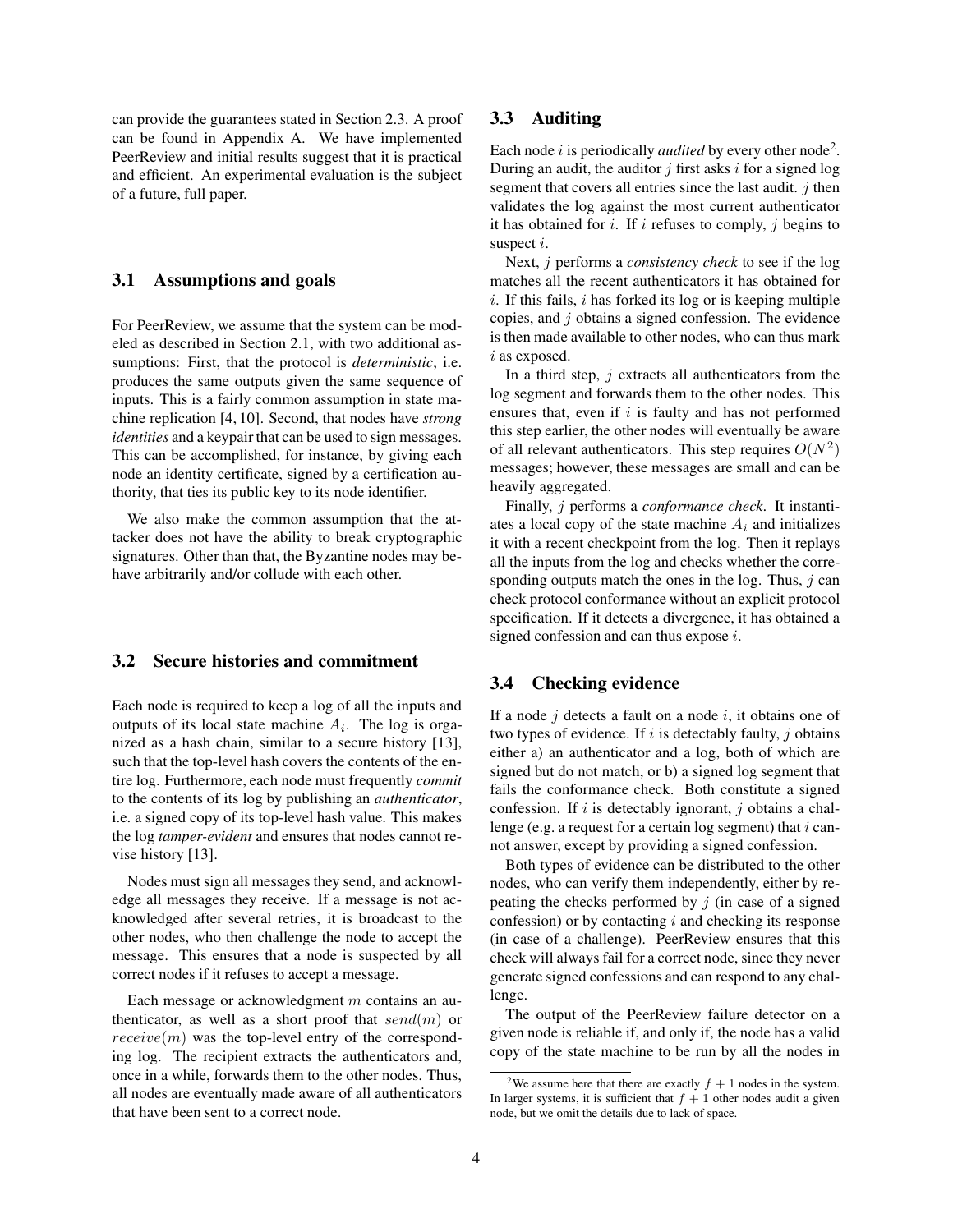the system. A node can ensure this, for instance, by obtaining a signed binary program from a trusted authority.

To bound the space required for logs, nodes may be allowed to discard old log entries, e.g. after a month. In this case, older evidence can no longer be verified and must be discarded as well, which eventually allows faulty nodes to return to the system. This is acceptable, as long as the system has ample time to respond to the failure and initiate repair.

### **3.5 Discussion**

PeerReview provides the benefits of detection we outlined in Section 1.1. Even a single correct node can, through auditing, detect and obtain evidence of any observable faults, and it can take appropriate action. Auditing can be performed asynchronously, so the nodes can defer the corresponding overhead to periods of light load. It requires comparatively few messages: With a failure bound of f nodes, Castro and Liskov's BFT protocol [4] requires  $18f^2+9f+2$  messages per request, while Peer-Review uses only  $f^2 + 3f + 2$ . Moreover, most of these messages can be aggregated.

### **4 Related work**

Our concept of a detection system is based on the failure detectors by Chandra and Toueg [5]. These were defined for crash failures, but Malkhi and Reiter [12] later extended them to the Byzantine failure model. Kihlstrom et al. [9] have introduced several classes of failure detectors that expose *detectable* Byzantine failures. However, they consider classes of algorithms in which all messages are broadcast, and in which processes know when to expect messages from other processes. PeerReview does not require these assumptions.

State machine replication [10, 14] is a classical technique for masking a limited number of Byzantine faults. Today's state-of-the-art BFT techniques, e.g. [4], are based on this idea. The BAR model [1] combines this approach with a system structure that causes the system to operate in a Nash equilibrium. Thus, BAR can additionally tolerate an unbounded number of rational nodes that are willing to deviate from the protocol in order to increase their own utility. Although both techniques are related to detection systems, neither can identify faulty nodes, and both require more resources.

Alvisi et al. [2] introduced a technique that monitors quorum systems and raises an alarm if the failure assumptions are about to be violated. This technique is probabilistic and, unlike PeerReview, cannot identify which nodes are faulty.

Intrusion detection systems [6] can detect certain types of protocol violations; however, unlike PeerReview, the heuristics used in IDS tend to produce either false positives, false negatives, or both. Reputation systems such as EigenTrust [8] can be used against Byzantine failures, but, unlike PeerReview, they cannot prevent a coalition of malicious nodes from denouncing a correct node. Finally, trusted computing platforms like TCG/Palladium can detect failures that involve software modifications, but require special hardware and force users to give up some control over their own equipment. PeerReview works on commodity hardware and merely checks protocol conformance.

# **5 Conclusion and future work**

In this paper, we have discussed an alternative approach to handling Byzantine faults, in which the system does not mask faults but rather detects and responds to them. We have formally specified the class of faults that can be detected with this approach, and we have sketched the design of a practical system that implements it. To our knowledge, this is the first practical, general-purpose algorithm for detecting Byzantine faults.

We believe that this work opens up a new and interesting direction for future research. Detection can be used to protect a much wider range of systems against Byzantine faults, especially where deploying BFT is infeasible or prohibitively expensive. For example, largescale distributed systems have long been suffering from freeloading and various attacks. Detection could provide accountability and thus an inexpensive yet highly effective defense.

Also, we believe that further research in detection systems will yield a variety of new detectors with interesting tradeoffs. For example, more powerful detectors could be constructed by adding more sensors, such as attestation, and hybrids between detection and BFT could allow more fine-grained tradeoffs between protection and overhead.

#### **References**

- [1] A. S. Aiyer, L. Alvisi, A. Clement, M. Dahlin, J.-P. Martin, and C. Porth. BAR fault tolerance for cooperative services. In *Proceedings of SOSP'05*, Oct 2005.
- [2] L. Alvisi, D. Malkhi, E. Pierce, and M. Reiter. Fault detection for Byzantine quorum systems. In *Proceedings of the 7th IFIP International Working Conference on Dependable Computing for Critical Applications (DCCA-7)*, pages 357–371, Jan 1999.
- [3] G. Bracha and S. Toueg. Asynchronous consensus and broadcast protocols. *Journal of the ACM*, 32(4), 1995.
- [4] M. Castro and B. Liskov. Practical Byzantine fault tolerance. In *Proceedings of OSDI'99*, pages 173–186, 1999.
- [5] T. D. Chandra and S. Toueg. Unreliable failure detectors for re-liable distributed systems. *Journal of the ACM*, 43(2):225–267, March 1996.
- [6] D. E. Denning. An intrusion-detection model. *IEEE Transactions on Software Engineering*, 13(2):222–232, 1987.
- [7] J. R. Douceur and J. Howell. Byzantine fault isolation in the Farsite distributed file system. In *Proc. of IPTPS'06*, Feb 2006.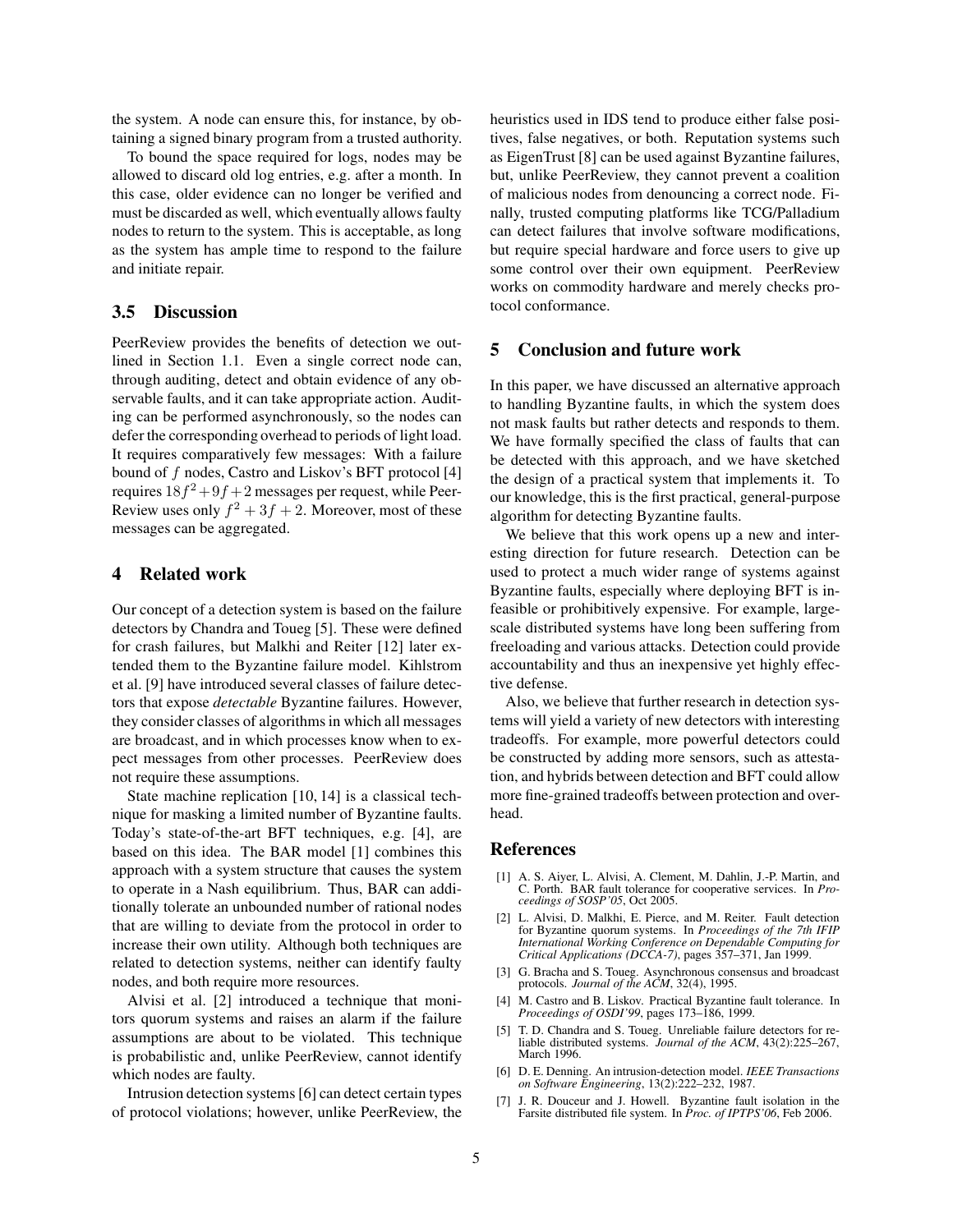- [8] S. D. Kamvar, M. T. Schlosser, and H. Garcia-Molina. The Eigen-Trust algorithm for reputation management in p2p networks. In *Proc. 12th International WWW Conference*, May 2003.
- [9] K. P. Kihlstrom, L. E. Moser, and P. M. Melliar-Smith. Byzantine fault detectors for solving consensus. *The Computer Journal*, 46(1):16–35, 2003.
- [10] L. Lamport. Using time instead of timeout for fault-tolerant distributed systems. *ACM Trans. Prog. Lang. Syst.*, 6(2):254–280, 1984.
- [11] L. Lamport, R. Shostak, and M. Pease. The Byzantine generals problem. *ACM Trans. Program. Lang. Syst.*, 4(3):382–401, 1982.
- [12] D. Malkhi and M. K. Reiter. Unreliable intrusion detection in distributed computations. In *CSFW*, pages 116–125, 1997.
- [13] P. Maniatis and M. Baker. Secure history preservation through timeline entanglement. In *Proceedings of the 11th USENIX Security Symposium*, San Francisco, CA, Jan 2002.
- [14] F. B. Schneider. Implementing fault-tolerant services using the state machine approach: a tutorial. *ACM Computing Surveys*, 22(4):299–319, 1990.
- [15] A. R. Yumerefendi and J. S. Chase. The role of accountability in dependable distributed systems. In *Proceedings of the 1st Workshop on Hot Topics in System Dependability*, Jun 2005.

# **A Proof**

Our goal is to prove that PeerReview has the properties defined in Section 2.3 of this paper, namely:

- **Eventual strong completeness:** (1) Eventually, every detectably ignorant node is suspected forever by every correct node, and  $(2)$  if a node i is detectably faulty with respect to a message  $m$ , then eventually, some faulty accomplice of  $i$  (with respect to  $m$ ) is exposed or forever suspected by every correct node.
- **Eventual strong accuracy:** (1) No correct node is forever suspected by a correct node, and (2) no correct node is ever exposed by a correct node.

We begin by giving some additional details of the PeerReview algorithm in Section A.1. Then we prove each of the above four claims in Sections A.2 and A.3.

#### **A.1 Validating evidence**

In the context of PeerReview, *evidence* is a piece of data that supports a statement about the behavior of a particular node. There are three different kinds of evidence for a node i. A *challenge* chal(x) states that  $i$  has refused to respond to request x and therefore may be detectably faulty or detectably ignorant. A *response*  $resp(x)$  states that i has in fact responded to request x and thus refutes the corresponding challenge. Finally, a *proof* proof(x) states that i is detectably faulty. A proof also includes some information about the nature of the fault.

A faulty node could try to incriminate a correct node by forging evidence. Therefore, every node must establish that the evidence is *valid* before using it. A list of all types of evidence about a node  $i$ , including the conditions under which they are valid, is given below:

- chal(audit, $a_{i,x}$ , $a_{i,y}$ ) is evidence that node i is refusing to return the log segment  $\{e_x, \ldots, e_y\}.$ The challenge is valid iff both  $a_{i,x}$  and  $a_{i,y}$  are authenticators signed by i, and  $y > x$ .
- resp(audit, $a_{i,x}$ , $a_{i,y}$ , $L$ ) shows that i has properly responded to the challenge above. The response is valid iff chal(audit, $a_{i,x}$ , $a_{i,y}$ ) is valid,  $L = \{e_x, \ldots, e_y\}$  is a well-formed log segment signed by i, and the hashes in  $a_{i,x}$  and  $a_{i,y}$ match those of the corresponding entries in L.
- chal(send,  $m$ ) is evidence that i is refusing to accept a message  $m$ . The challenge is valid iff  $receiver(m) = i.$
- resp(send, $m, a_{i,x-1}, a_{i,x}$ ) shows that i has in fact accepted the message  $m$ . The response is valid iff chal(send,m) is valid, both  $a_{i,x-1}$  and  $a_{i,x}$ are signed by i, and  $a_{i,x}$  validates<sup>3</sup> a log entry  $send_i(ack(m)).$
- proof(inconsistent, $a_{i,x}$ , $L$ ) shows that i is maintaining several inconsistent histories. The proof is valid iff  $L$  is signed by  $i$  and contains an entry  $e_x$  that has the same sequence number as  $a_{i,x}$ , but a different hash.
- proof(invalid,  $c, L$ ) shows that i's history does not conform to its state machine  $A_i$ . The proof is valid iff  $L$  is signed by  $i$ ,  $c$  matches the first checkpoint in  $L$ , and  $L$  fails the conformance check for  $A_i$ .

A piece of evidence is *invalid* if it is not valid according to these rules. Invalid evidence is not considered further by PeerReview.

Each node j maintains an *evidence* set  $\varepsilon_{ij}$  for every other node  $i$ . For simplicity, we will assume that if  $j$ and k are correct nodes, then  $\varepsilon_{ij}$  and  $\varepsilon_{ik}$  are eventually consistent, so we can treat them as a single set  $\varepsilon_i$ . In practice, this can be achieved e.g. by allowing correct nodes to gossip about evidence.

To save space, nodes immediately discard invalid evidence. Also, if  $\varepsilon_i$  contains both a valid challenge c and a matching, valid response  $r(c)$ , the nodes may eventually discard both.

A node  $j$  generates failure indications for another node i as follows: If  $\varepsilon_{ij}$  contains a valid challenge but no matching, valid response, then  $j$  outputs  $suspected_i$ . If  $\varepsilon_{ij}$  contains a valid proof, then j outputs  $exposed_i$ . In all other cases,  $j$  outputs  $trusted_i$ .

<sup>&</sup>lt;sup>3</sup>To check this, the previous hash  $h_{x-1}$  is required, which can be taken from  $a_{i,x-1}$ .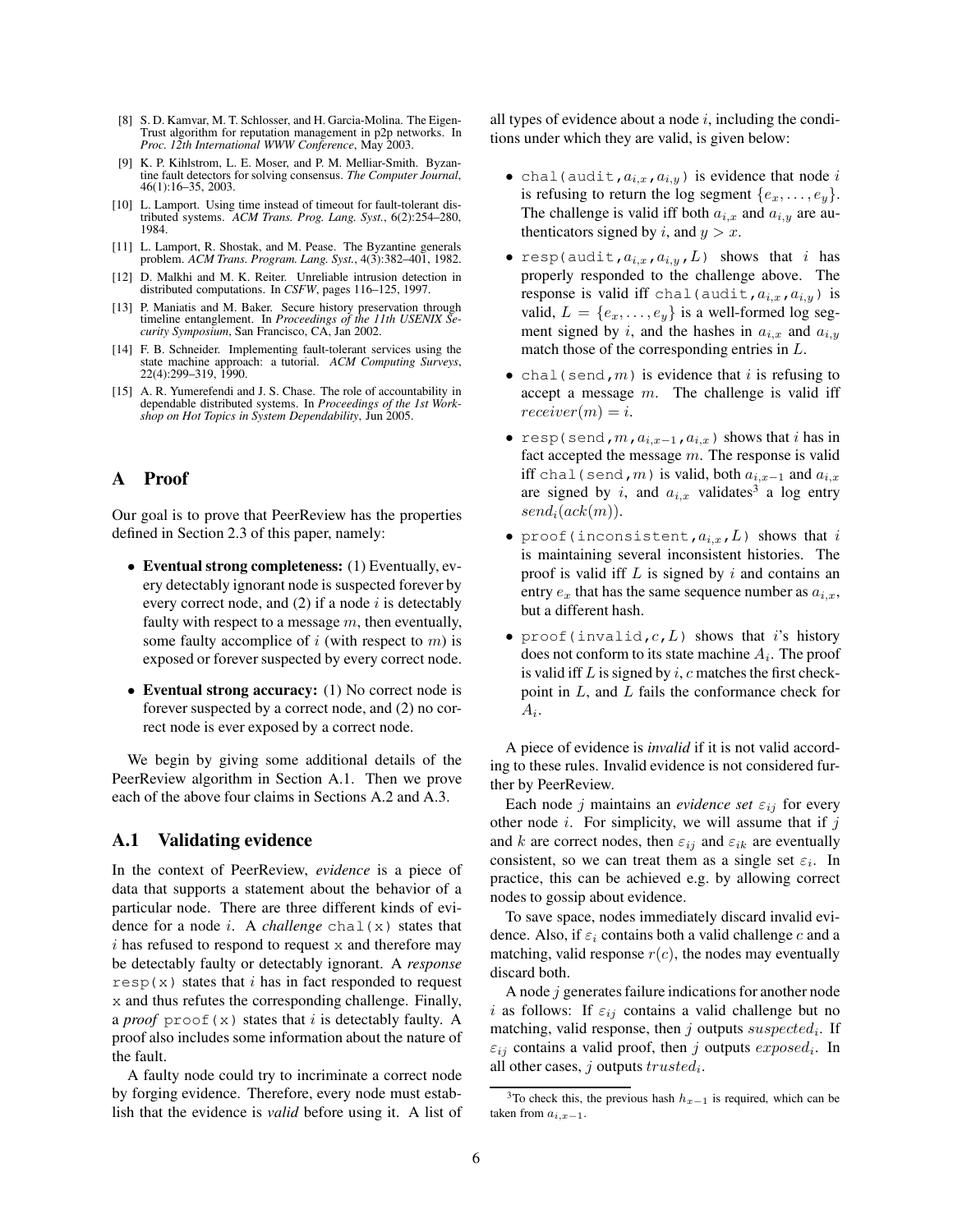### **A.2 Eventual strong completeness**

**Theorem 1** *Eventually, every detectably ignorant node is suspected forever by every correct node.*

**Proof:** Assume the opposite, i.e. there is a detectably ignorant node  $i$  and a correct node  $k$  such that, for every time t, there is another time  $t' > t$  at which k does not suspect  $i$ . Since  $i$  is detectably ignorant, we know that it is not detectably faulty, and that there exists some message  $m$  that a correct node  $j$  has sent to it, but  $i$  has never sent another message  $m'$  such that  $receive_i(m)$  appears in  $\varphi(m')$ .

Since acknowledgments are mandatory,  $j$  must have resent  $m$  several times, then it must eventually have given up and added a challenge chal(send, $m$ ) to  $\varepsilon_i$ , so eventually all correct nodes must have started suspecting i. Let  $t_1$  be the time k is first notified of the challenge. By our assumption, we know that there is a time  $t_2 > t_1$  at which k does not suspect i. But this is only possible if the challenge has been refuted because resp(send,  $m$ ,  $a_{i,x-1}$ ,  $a_{i,x}$ ) has been added to  $\varepsilon_i$ , and because  $a_{i,x}$  validates a log entry  $send_i(ack(m))$ . By definition, *i* is not detectably faulty, so  $receive_i(m)$  must have preceded  $send_i(ack(m))$  in  $\varphi(ack(m))$ , which means that i cannot be detectably ignorant. This is a contradiction.  $\Box$ 

The following discussion is related to a mechanism described in Section 3.2. Recall that nodes commit to the contents of their logs by publishing authenticators, or signed hashes of their logs. We say that a node j is *notified* of a history  $\varphi(m)$  of another node *i* if it receives an authenticator  $a_{i,x}$  for a log that corresponds to  $\varphi(m)$ . The authenticator allows j to obtain  $\varphi(m)$  from i, which  $j$  can then validate against the hash value in the authenticator. If i does not comply, j can use  $a_{i,x}$  in an audit challenge and thus cause all correct nodes to suspect i.

As described in Section 3.3, the notification does not have to be performed by  $i$  itself. Since an authenticator is included with each log entry  $receive_i(m)$ , other nodes can extract the authenticators during audits and then perform the notification on i's behalf.

**Lemma 1** *If a message* m *is observable by a correct node c via a chain of messages*  $m_1, \ldots, m_k$ *, then either each correct node is notified of*  $\varphi(m_x)$  *for all*  $1 \leq x \leq k$ *, or some*  ${sender}(m_x)$  *is exposed or forever suspected by all correct nodes.*

**Proof:** Note that, by the definition of observability,  $m_1 = m$ , receiver $(m_k) = c$ , and for all  $2 \leq j \leq k$ ,  $receive(m_{i-1})$  belongs to  $\varphi(m_i)$ .

We begin by observing that, since  $c$  is correct, it will certainly notify all other nodes of  $\varphi(m_k)$ . Thus, it is sufficient if we can show that, if all nodes are notified of  $\varphi(m_x)$  (for some  $x > 1$ ), then all nodes are also notified of  $\varphi(m_{x-1})$ , or sender $(m_x)$  is either exposed or forever suspected.

If sender( $m<sub>x</sub>$ ) is exposed or forever suspected, the claim follows immediately. Otherwise, it must have fully cooperated with all correct nodes. If it had refused to answer an audit, an audit challenge would eventually have been added to its evidence set, and it would have been suspected forever by all correct nodes. Moreover, we know that each correct node must have seen a *valid* log; otherwise that node would have added an invalid proof of misbehavior the evidence set, and  $sender(m_x)$ would have been exposed.

Let  $h_x$  be the history of sender( $m_x$ ) as observed by some correct node  $c_x$ . We know that  $\varphi(m_x)$  ends with an entry  $send_{receiver(m_x)}(m_x)$ (otherwise  $receiver(m_x)$  would never have accepted  $m<sub>x</sub>$ ). Therefore, we know that  $h<sub>x</sub>$  must also contain  $send_{receiver(m_x)}(m_x)$ , because otherwise  $c_x$  would have added an inconsistent proof of misbehavior to its evidence set, and  $sender(m_x)$  would have been exposed. But if  $h_x$  contains  $send_{receiver(m_x)}(m_x)$ , it must also contain an entry  $receive(m_{x-1})$  (if this was not the case,  $m_k$  would not be causally connected to  $m_{k-1}$ ). When auditing this entry,  $c_x$  extracts  $\varphi(m_{x-1})$  and notifies all the other nodes.

The claim follows by reverse induction over  $x$ .  $\Box$ 

**Theorem 2** *If a node* i *is detectably faulty with respect to some message* m*, then eventually, either* i *itself or some faulty accomplice of* i *with respect to* m *is exposed or forever suspected by every correct node.*

**Proof:** Assume the contrary, i.e. that there is a node i that is detectably faulty with respect to some message  $m$ , but neither i nor any of its faulty accomplices with respect to  $m$  is exposed or forever suspected by some correct node j. Since correct nodes are not exposed or forever suspected under any circumstances (see Section A.3), it follows that *no* node along the path of causality is exposed or forever suspected.

By Lemma 1, we know that under these circumstances, all nodes must eventually be notified of  $\varphi(m)$ . Let c be some correct node. We know that  $i$  has cooperated with  $c$  and responded to all of its audits, since  $c$ does not forever suspect i. We also know that i's history  $h$ , as seen by  $c$ , is valid, since  $c$  does not expose  $i$ . For the same reason, we know that  $\varphi(m)$  is consistent with  $h$ , so this cannot be the reason i is detectably faulty.

The only other potential reason  $i$  could be detectably faulty is that it has sent some other message  $m'$  that is observable by some correct node c', such that  $\varphi(m)$  is inconsistent with  $\varphi(m')$ . But, by Lemma 1, we know